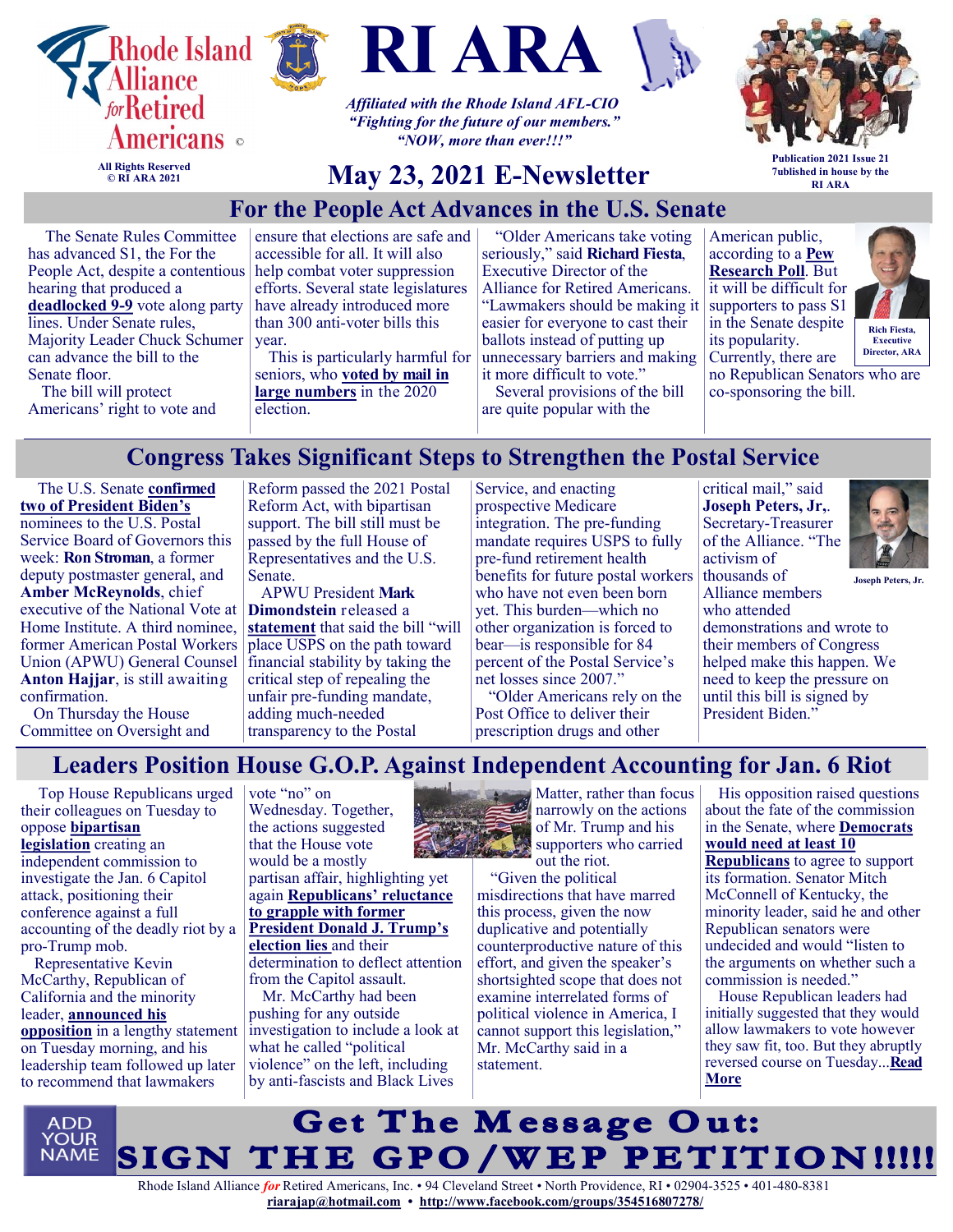#### **America's unmasking brings liberation but also trepidation as huge questions loom**

Americans stripped off their masks Thursday as the US Centers for Disease Control and Prevention made the sudden [announcement](https://www.cnn.com/2021/05/13/health/us-coronavirus-thursday/index.html) that vaccinated people no longer need to wear them indoors or outdoors. It was **[a great moment of](https://www.cnn.com/2021/05/13/politics/joe-biden-cdc-mask-guidance/index.html)** 

**[liberation](https://www.cnn.com/2021/05/13/politics/joe-biden-cdc-mask-guidance/index.html)** after a year of intense stress and fear, but also one of trepidation for many as the policy created a whole new set of complex questions for parents, employers, business owners and the millions of Americans who are still hesitant to get shots.

Biden administration officials greeted the news with euphoria in Washington. In the White House, the President took off his mask during a meeting with Sen. Shelley Moore Capito and other senators, the West Virginia Republican said. The President's aides, who had been wearing masks as late as Thursday morning, put them away. Senators on Capitol Hill uncovered their faces. "Free at last," Senate Minority Leader Mitch McConnell said.

The CDC's decision to change the guidance for fully vaccinated people -- which was a surprise even to White House officials informed late

Wednesday -- marks a huge **[political](https://www.cnn.com/2021/05/13/politics/what-matters-vaccinated-americans/index.html)  [success](https://www.cnn.com/2021/05/13/politics/what-matters-vaccinated-americans/index.html)** for Biden early in his term and a key turning point on the road to eradicating the pandemic, which is perhaps the most important goal of his presidency. Yet in the coming days, the onus will be on officials -- none more so than the President himself -- to manage and demonstrate the transition between the CDC's pronouncement and its impact on the lives of millions of Americans.

"I think it's a great milestone, a great day," **[Biden said](https://www.cnn.com/2021/05/13/politics/joe-biden-cdc-mask-guidance/index.html)** in the White House Rose Garden, making a point to smile and tell others to do so after months of concealing their faces to keep one another safe. Dr. Anthony Fauci, director of the National Institute of Allergy and Infectious Diseases, told CNN's Jake Tapper that the announcement did not mean that the pandemic was over in the US but said that the nation had just taken one step closer to normal life.

"Being able to go around without a mask, indoors as well as outdoors, is really a big step in that direction," Fauci said. "I

wouldn't want to declare victory prematurely, but I'm saying this is clearly a step in the direction that we want to go." New questions

Still, the CDC's decision immediately raised a flurry of questions and consequences, including a debate over whether an agency often criticized for being too cautious had suddenly gone too far.

There were already key points of confusion and conflicting policies that could raise doubt in the minds of some Americans about the science of unmasking at this point when **[about 46%](https://covid.cdc.gov/covid-data-tracker/#vaccinations)  [percent](https://covid.cdc.gov/covid-data-tracker/#vaccinations)** of Americans who are 18 and older are fully vaccinated, according to data published by the CDC.

The equivocation was evident Thursday in the dissonant policies even within different government agencies and entities in Washington. The White House told vaccinated staffers that they could take off their masks at work. But when House Speaker Nancy Pelosi was asked whether she planned to change the rules and allow members to unmask on the floor of the House of Representatives, the California Democrat replied:

"No," then asked rhetorically: "Are they all vaccinated?" During school pickup Thursday throughout the country, many parents still wore their masks after the announcement as unvaccinated children streamed from the doors -- raising questions about what the new policies will mean at a time when vaccines are not approved for younger children. Parents are also left struggling to explain why there are now different rules for adults and kids without creating more worries among young children.

By Thursday evening, many Americans were out on the town or at bars raising their glasses to celebrate the moment -- even though bars have often been cited by scientists as one of the breeding grounds for Covid-19 transmission. Yet the federal transportation mask mandate will **[stay in place](https://www.cnn.com/world/live-news/coronavirus-pandemic-vaccine-updates-05-13-21/h_334312f31ddb861dcf4f1dcbcd439b5b)** through September 13, according to the Transportation Security Administration Thursday, even though the science has generally shown that it has been safer to fly on planes than to fraternize at bars…. **[Read More](https://www.cnn.com/2021/05/14/politics/joe-biden-cdc-mask-guidance/index.html)**

#### **KHN's 'What the Health?': Drug Price Effort Hits a Snag**

The high cost of prescription drugs is a top health issue for the public and politicians, but concerns raised by a group of moderate Democrats threaten to derail a bill being pushed by House Democratic leaders. Opposition by a handful of conservative and moderate Democrats to House Speaker Nancy Pelosi's proposal to drive down prescription drug prices

was a bit of a surprise since some of the members had voted for very similar legislation in the previous Congress. Back then, though, it was clear the bill had no chance of survival in a Republican-controlled Senate. Now the stakes are much higher because Democrats control Congress and the White House. In addition to drugmakers'



clout on Capitol Hill, some resistance to Pelosi's plan reflects the fact it was written by

leadership behind closed doors and didn't go through the typical committee process, in which members of the House would have had a chance to debate and amend the legislation.

Another factor in the dispute is that several of the representatives who signed the letter to the speaker come from areas where drugmakers have large operations and argue that measures to lower prices could cost jobs.

**[Click here to listen to the](https://soundcloud.com/user-719970294/drug-price-effort-hits-a-snag)  [Podcast](https://soundcloud.com/user-719970294/drug-price-effort-hits-a-snag)**

# **CFPB Offers Financial Resources for Seniors**

To mark Older Americans Month, the Consumer Financial Protection Bureau (CFPB) has published four free resource guides on **[financial caregivers](https://u1584542.ct.sendgrid.net/ss/c/nIATlT34azO8Uq6tATWtxHEAK59rQ6nRK8XY2YsxkjMvHtCRr5zd7LKwt1yhQs8hA8WeYTlUrv5mU9VeUCDlnFAZANl-jfbfewKJw4fN-9In6VTKAUveYOnuQ5H6c7ljJYyRules_UB_ezV_aIU9xl1riUDumr3HjthJz1EpZpesB9FN4_2-KcImTj2VqL7-m37aNrjST43DAjrl65chdWxyP1XM2)**, the **[Social Security Advance](https://u1584542.ct.sendgrid.net/ss/c/nIATlT34azO8Uq6tATWtxHEAK59rQ6nRK8XY2YsxkjMvHtCRr5zd7LKwt1yhQs8hA8WeYTlUrv5mU9VeUCDlnMso8GOxtnowkJNo0CeN2-KHV1-TH2_zHmtzov21UVBR727U5wXrNnKXTw9rUZ5k7_61zptm2oicS1CKG5ESyvZ2TraX5EKdI8HLE1Qh8wIa5pgSNwr1yrENyXp_2RXNgvS9fzz1G)  [Designation,](https://u1584542.ct.sendgrid.net/ss/c/nIATlT34azO8Uq6tATWtxHEAK59rQ6nRK8XY2YsxkjMvHtCRr5zd7LKwt1yhQs8hA8WeYTlUrv5mU9VeUCDlnMso8GOxtnowkJNo0CeN2-KHV1-TH2_zHmtzov21UVBR727U5wXrNnKXTw9rUZ5k7_61zptm2oicS1CKG5ESyvZ2TraX5EKdI8HLE1Qh8wIa5pgSNwr1yrENyXp_2RXNgvS9fzz1G) [planning for](https://u1584542.ct.sendgrid.net/ss/c/nIATlT34azO8Uq6tATWtxHEAK59rQ6nRK8XY2YsxkjMvHtCRr5zd7LKwt1yhQs8hA8WeYTlUrv5mU9VeUCDlnPj0Gbhuit0y9b_Mo6A3qpN62Yw6mkrGjEVN05Cj8A0Of-TNVyIweHfcdKqj8vkP_THC2AEiQED99Vyr_yuaR1lySBI1dy-F-AAtQQ6KKaESR2zdyl_evZiQM4nqjDBt-2VniSY8B)  [diminished capacity and](https://u1584542.ct.sendgrid.net/ss/c/nIATlT34azO8Uq6tATWtxHEAK59rQ6nRK8XY2YsxkjMvHtCRr5zd7LKwt1yhQs8hA8WeYTlUrv5mU9VeUCDlnPj0Gbhuit0y9b_Mo6A3qpN62Yw6mkrGjEVN05Cj8A0Of-TNVyIweHfcdKqj8vkP_THC2AEiQED99Vyr_yuaR1lySBI1dy-F-AAtQQ6KKaESR2zdyl_evZiQM4nqjDBt-2VniSY8B)  illness,** and **[managing someone](https://u1584542.ct.sendgrid.net/ss/c/nIATlT34azO8Uq6tATWtxHEAK59rQ6nRK8XY2YsxkjMvHtCRr5zd7LKwt1yhQs8hA8WeYTlUrv5mU9VeUCDlnDDDk8nVtmpc28wBLTrGI1Zfgj_8au_2IeELdA5d8Nw_N1CvWiVG-0qcAr2dxvmj81InQmOXnXz0T-g7NbUUoRgGXXgHyewKopJaTxryjdQ28fed6xBPa1gOtgVBlQii2IqVunNqS)  [else's money](https://u1584542.ct.sendgrid.net/ss/c/nIATlT34azO8Uq6tATWtxHEAK59rQ6nRK8XY2YsxkjMvHtCRr5zd7LKwt1yhQs8hA8WeYTlUrv5mU9VeUCDlnDDDk8nVtmpc28wBLTrGI1Zfgj_8au_2IeELdA5d8Nw_N1CvWiVG-0qcAr2dxvmj81InQmOXnXz0T-g7NbUUoRgGXXgHyewKopJaTxryjdQ28fed6xBPa1gOtgVBlQii2IqVunNqS)**.

It can be more complicated for

older adults to maintain their financial well-being, and they may be more vulnerable to fraud and abuse. A **[CFPB analysis](https://u1584542.ct.sendgrid.net/ss/c/wehEm_vu1NBVXOKYSqOxTDKXlnwsMKtn6KdpXp1qE5eLFPTn_bk5fbVzW8BEIXyggjJjXghsoNB_zw0j11DpEb2wUyfGs91WA_KMPEou8uYp7JJ2rPK7rZEBd__DFYNSDlCAaas35Mfj4nf29nGWWlT8MNTxD7Q3KbCtlXH865IKLnhpwlVyOooKxLNdVL1hs3-e3FTPpd_T09ktbJckZTmkomz9D)  [showed](https://u1584542.ct.sendgrid.net/ss/c/wehEm_vu1NBVXOKYSqOxTDKXlnwsMKtn6KdpXp1qE5eLFPTn_bk5fbVzW8BEIXyggjJjXghsoNB_zw0j11DpEb2wUyfGs91WA_KMPEou8uYp7JJ2rPK7rZEBd__DFYNSDlCAaas35Mfj4nf29nGWWlT8MNTxD7Q3KbCtlXH865IKLnhpwlVyOooKxLNdVL1hs3-e3FTPpd_T09ktbJckZTmkomz9D)** that the number of people reporting elder financial exploitation quadrupled between 2013 and 2017, with victims losing an average of \$34,200. These CFPB guides can help

older Americans take control of their finances by giving them the financial world as power to plan for the future. They also provide guidance for loved ones so they know how to get involved and protect seniors from fraud.

"It is important for older adults to have access to helpful information that will help them navigate the they age," said **Robert Roach, Jr.**, President of the Alliance. "We urge retirees to



**President, ARA**

consult trusted sources like the CFPB for guidance when they need it."

Rhode Island Alliance *for* Retired Americans, Inc. • 94 Cleveland Street • North Providence, RI • 02904-3525 • 401-480-8381 **[riarajap@hotmail.com](mailto:riarajap@hotmail.com) • [http://www.facebook.com/groups/354516807278/](https://www.facebook.com/groups/354516807278/)**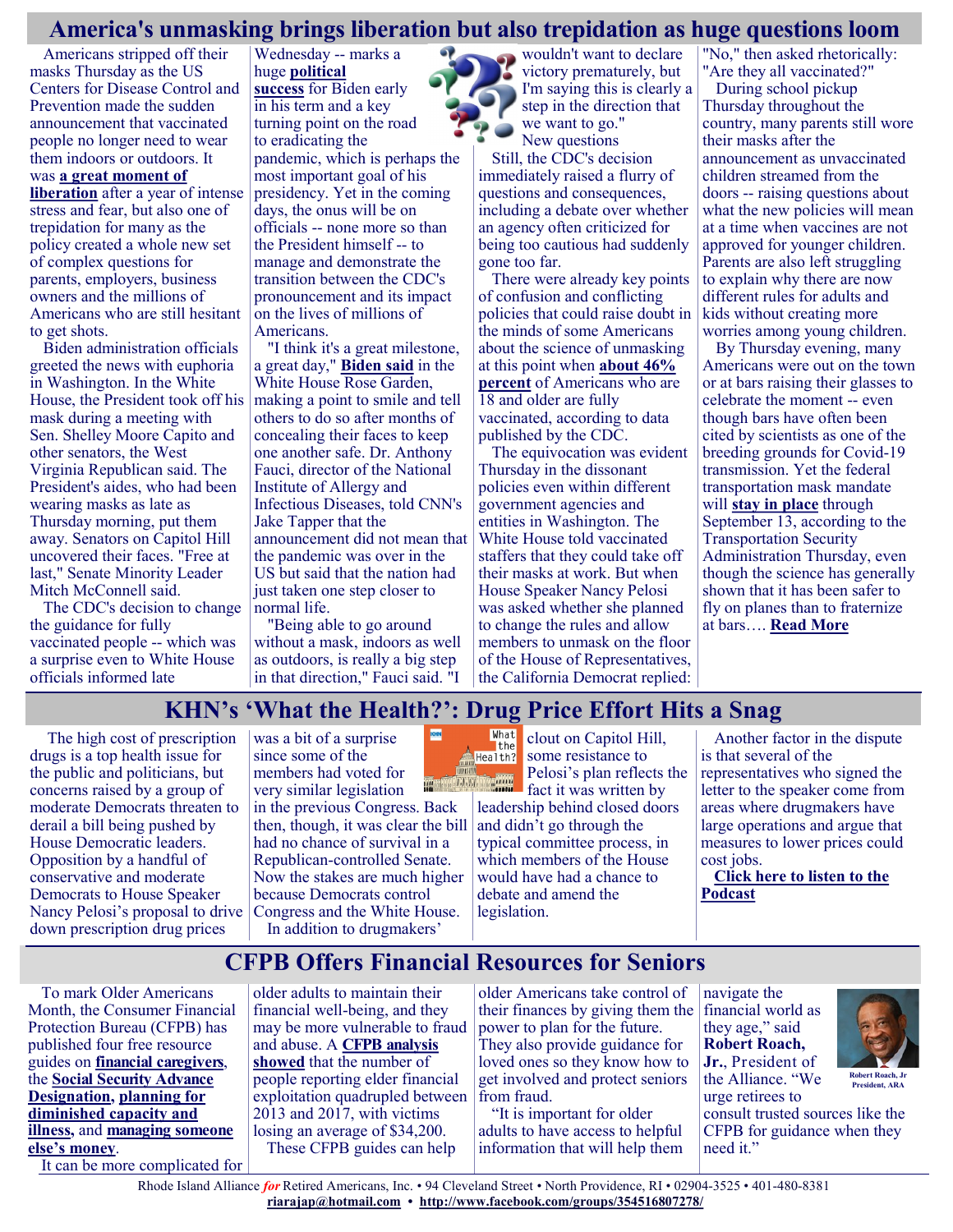# **CMS Looks to Expand COVID-19 Vaccine Education**

On Tuesday, the Centers for Medicare & Medicaid Services (CMS) updated COVID-19 vaccination education, uptake, and reporting policies for Medicaid and Medicare Long-Term Care (LTC) facilities and Intermediate Care Facilities serving people with Intellectual Disabilities (ICF-IID).

The interim final rule with comment period (IFC) revises the infection control standards the facilities must meet to participate in Medicare and Medicaid. In part, the rule requires facilities to educate residents, clients, and staff about the COVID-19 vaccine and to

offer shots when supplies are available. This aligns with existing nursing home rules for influenza and pneumococcal vaccines.

It also directs LTC facilities to submit weekly **[reports](https://www.cdc.gov/nhsn/index.html)** on resident and staff vaccination status to the Centers for Disease Control and Prevention (CDC). This builds on current COVID-19 reporting protocols, under which LTC facilities must submit information on testing, cases, and mortality. The facility -specific vaccination data will be **[publicly available](https://data.cms.gov/stories/s/COVID-19-Nursing-Home-Data/bkwz-xpvg/)**. CMS plans to use it to monitor



vaccination rates and identify facilities that may need additional support.

In announcing the revisions, CMS Chief Medical Officer Lee

Fleisher, M.D., noted, "These new requirements reinforce CMS' commitment of ensuring equitable vaccine access for Medicare and Medicaid beneficiaries … Today's announcement directly aids nursing home residents and people with intellectual or developmental disabilities who have been disproportionately affected by COVID-19. Our

goal is to increase COVID-19 vaccine confidence and acceptance among these individuals and the staff who serve them."

The IFC is effective as of May 21, and non-complying facilities will face fines.

While the IFR is specific to LTC facilities and ICFs-IID, CMS seeks comments on whether the policies should be expanded to other congregate settings, like psychiatric residential treatment facilities, group homes, and assisted living facilities. Comments are due July 12, and we will share ours once they are submitted.

# **Biden Administration Prohibits Discrimination on Basis of Sexual Orientation or Gender Identity**

This week, the Department of Health and Human Services Office for Civil Rights **[announced](https://www.hhs.gov/about/news/2021/05/10/hhs-announces-prohibition-sex-discrimination-includes-discrimination-basis-sexual-orientation-gender-identity.html)** that a ban on sex discrimination in health care includes a ban on discrimination on the basis of sexual orientation or gender identity. This is a reversal of a Trumpera policy, bringing the Biden administration more in line with a recent Supreme Court decision and the initial interpretation of the statute.

In 2019, the Trump administration **[proposed a](https://www.medicarerights.org/medicare-watch/2019/08/08/blog-trump-administration-proposes-aca-changes-that-would-weaken-nondiscrimination-protections)  [rule](https://www.medicarerights.org/medicare-watch/2019/08/08/blog-trump-administration-proposes-aca-changes-that-would-weaken-nondiscrimination-protections)** that, among other harmful changes, sought to eliminate regulatory prohibitions on discrimination based on gender identity, as well as specific

health insurance coverage protections for transgender individuals. The rule could not touch the underlying Health Care Rights Law—Section 1557 of the Affordable Care Act—but it threatened to remove some avenues for relief and put the dignity and access to care for LGBTQ+ individuals at risk. Medicare Rights strongly **[objected to the](https://www.medicarerights.org/policy-documents/comments-nondiscrimination-in-health-and-health-education-programs-or-activities)  [proposed changes](https://www.medicarerights.org/policy-documents/comments-nondiscrimination-in-health-and-health-education-programs-or-activities)**. A subsequent **[landmark U.S.](https://www.medicarerights.org/medicare-watch/2020/06/18/historic-supreme-court-decision-could-derail-trump-administrations-harmful-rule-removing-aca-protections-against-sex-discrimination)  [Supreme Court](https://www.medicarerights.org/medicare-watch/2020/06/18/historic-supreme-court-decision-could-derail-trump-administrations-harmful-rule-removing-aca-protections-against-sex-discrimination)  [decision,](https://www.medicarerights.org/medicare-watch/2020/06/18/historic-supreme-court-decision-could-derail-trump-administrations-harmful-rule-removing-aca-protections-against-sex-discrimination) [Bostock v. Clayton](https://www.supremecourt.gov/opinions/19pdf/17-1618_hfci.pdf)  [County, Georgia](https://www.supremecourt.gov/opinions/19pdf/17-1618_hfci.pdf)**, changed the playing field. In Bostock, the Supreme Court found that discrimination "on the basis of

sex" in labor contexts discrimination extends to gender identity and sexual

orientation under Title VII of the Civil Rights Act of 1964. This was the first Supreme Court decision to grapple with this issue, and most experts expect the reasoning to hold true for cases outside of labor.

Despite this decision, the Trump administration in 2020 announced that it was finalizing the rule. The Biden administration is now bringing administrative policy in line with Bostock: "The update was made in light of the U.S. Supreme Court's decision in Bostock v. Clayton County and

subsequent court decisions." They also cite the dangers of discrimination, including the risk of people losing access to care or forgoing care entirely. In Medicare Rights' recommendations to the Biden administration**, [we urged a](https://www.medicarerights.org/medicare-watch/2020/12/17/medicare-rights-provides-a-summary-of-policy-priorities-for-the-biden-harris-administration)  [reversal of this Trump](https://www.medicarerights.org/medicare-watch/2020/12/17/medicare-rights-provides-a-summary-of-policy-priorities-for-the-biden-harris-administration)-era [policy](https://www.medicarerights.org/medicare-watch/2020/12/17/medicare-rights-provides-a-summary-of-policy-priorities-for-the-biden-harris-administration)**. We welcome this move to ensure that people will not have to fear discrimination from their health care providers. This change brings the administration in line with both the Supreme Court precedent and the underlying Health Care Rights Law, and it reduces the risk of LGBTQ+ individuals going without needed care.

# **Medicare IS Under Attack, and In Danger of "Withering on the Vine"**

**In 1995 Newt Gingrich predicted that privatization efforts would lead Medicare to wither on the vine.** He said it was unwise to get rid of Medicare right away, but envisioned a time when it would no longer exist because beneficiaries would move to private insurance plans.

Well … that's what's happening. Not just by happenstance, but rather according to a determined, strategic plan. The plan has included the following:

1. Government subsidies to private plans, renamed

"Medicare Advantage," ranging from 14% – 2% above traditional Medicare per-beneficiary costs; 2. Additional benefits added to private Medicare Advantage, benefits that weren't added,

- and aren't allowed, in traditional Medicare; 3. Part D prescription drug coverage wrapped into
- Medicare Advantage, but not into traditional Medicare; 4. Increases in traditional
- Medicare Part B premiums, especially for the middle

**A Center for**<br>**A Medicare Advocacy** class;

5. Limits on Advancing Access to Medicare and Health Care access to Medigap insurance to supplement traditional Medicare and on benefits for those who can obtain a Medigap policy.

It didn't take a crystal ball. It took a vision, planning and persistence.

The Center for Medicare Advocacy also has vision, planning and persistence. We do all we can to keep Medicare focused on the needs of older and disabled people, not the insurance industry. We speak out with expertise and with the

stories of real people. With your support, we'll keep insisting that Medicare is fully present for the families that rely on it – now and in the future. **We're ready to keep Medicare from withering on the vine.**

**Read More on……. [Medicare Platform: Principles](https://medicareadvocacy.org/medicare-info/medicare-and-health-care-reform/#medicare-platform-principles-to-improve-medicare-for-all-beneficiaries-now-and-in-the-future)  [to Improve Medicare for All](https://medicareadvocacy.org/medicare-info/medicare-and-health-care-reform/#medicare-platform-principles-to-improve-medicare-for-all-beneficiaries-now-and-in-the-future)  [Beneficiaries Now and In the](https://medicareadvocacy.org/medicare-info/medicare-and-health-care-reform/#medicare-platform-principles-to-improve-medicare-for-all-beneficiaries-now-and-in-the-future)  [Future](https://medicareadvocacy.org/medicare-info/medicare-and-health-care-reform/#medicare-platform-principles-to-improve-medicare-for-all-beneficiaries-now-and-in-the-future)**

**[Medicare is a Success:](https://medicareadvocacy.org/medicare-info/medicare-and-health-care-reform/#medicare-platform-principles-to-improve-medicare-for-all-beneficiaries-now-and-in-the-future)  [Preserving a Sound Program](https://medicareadvocacy.org/medicare-info/medicare-and-health-care-reform/#medicare-platform-principles-to-improve-medicare-for-all-beneficiaries-now-and-in-the-future)  [for Future Generations](https://medicareadvocacy.org/medicare-info/medicare-and-health-care-reform/#medicare-platform-principles-to-improve-medicare-for-all-beneficiaries-now-and-in-the-future)**

Rhode Island Alliance *for* Retired Americans, Inc. • 94 Cleveland Street • North Providence, RI • 02904-3525 • 401-480-8381 **[riarajap@hotmail.com](mailto:riarajap@hotmail.com) • [http://www.facebook.com/groups/354516807278/](https://www.facebook.com/groups/354516807278/)**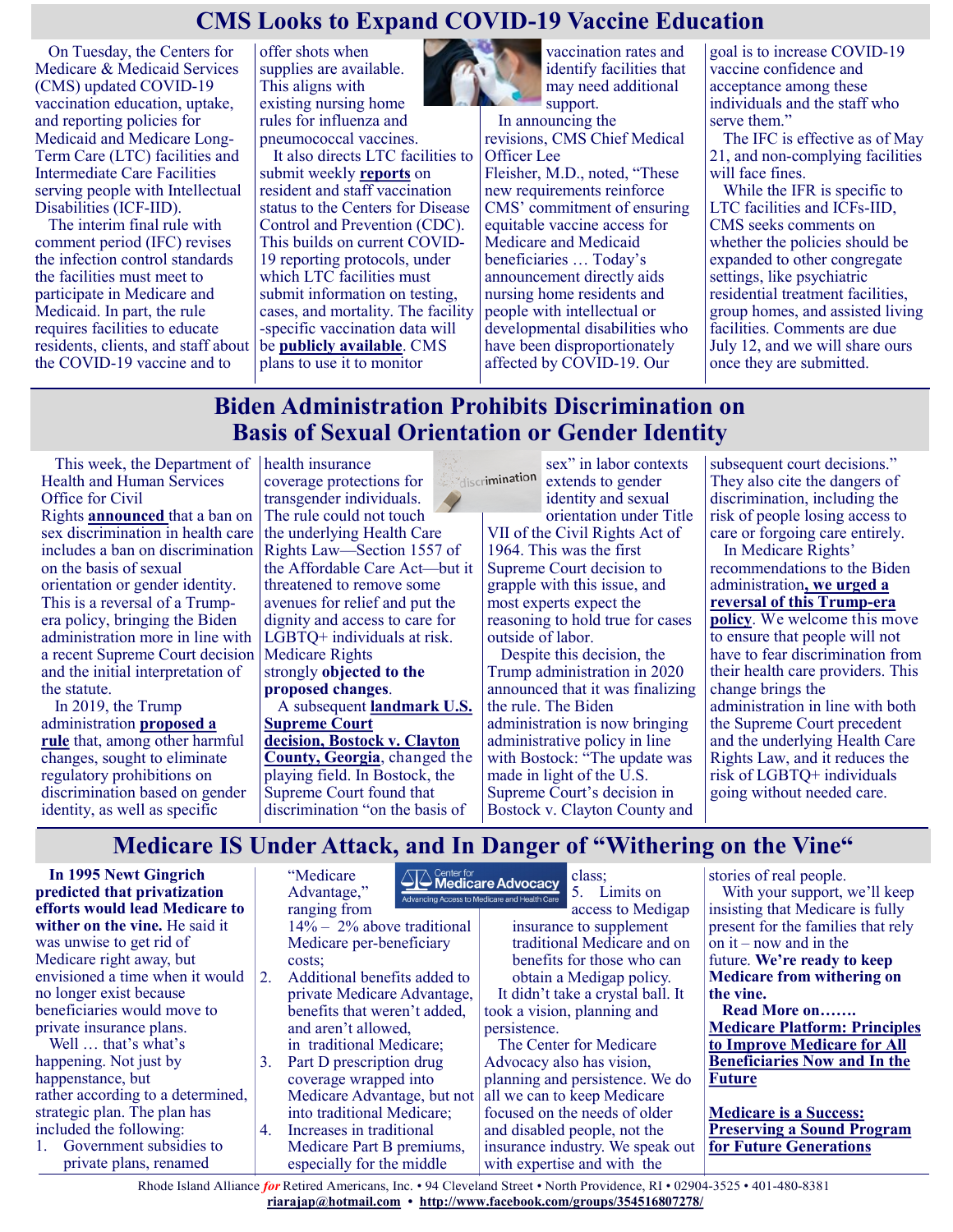#### **Medicare mental health care cost and access issues**

ADVICE

**Les** 

HELP

**HELL**ORD

As a nation, the US has done a terrible job of meeting people's mental health care needs. Both public and private health insurance cover mental health care, but they pay so little for mental health services that it is often hard to find mental health providers who accept insurance. **[CNBC](https://www.cnbc.com/2021/05/10/cost-and-accessibility-of-mental-health-care-in-america.html)** reports on mental health care cost and accessibility issues.

Almost 20 percent of Americans have a **[mental](https://www.nami.org/mhstats)  [health condition](https://www.nami.org/mhstats)**. And, spending on mental health care, including therapy, prescription drugs and inpatient care, is up 52 percent in the last 11 years. But, it's hard to find mental health providers who take insurance.

Nine in ten physicians providing physical health care take insurance. Fewer than six in ten psychiatrists, 56 percent, take insurance. More than five times as many people are forced to pay out of pocket for the full cost of their mental health care than for their physical health care.

Mental health care tends to cost people a lot more than physical health care. People

with depression typically spend \$10,836 each year. People with diabetes on insulin spend less

than half that, \$4,800 a year. It's also hard to find mental health care providers in many areas of the country. More than one-third of Americans live in areas where they are scarce.

Between high costs and the difficulty of finding mental health providers, more than half of people who need treatment do not get the treatment they need. And, Black Americans have twice as much difficulty getting mental health care than white Americans.

The US needs to do a far better job of ensuring people access to mental health care for their personal needs as well as for the economic health of the nation. Mental health conditions take a toll on workplace productivity. People miss work or cannot perform at their best level. Reduced productivity is estimated to cost an

The 2008 Mental Health improved access to mental

health care. It requires insurers to cover access to mental health care on an equal level with physical health care. Put

differently, insurers are not allowed to discriminate against people with mental health conditions. But, there are plenty of ways insurers can get around the law.

There are a few ways that people who can't see a psychiatrist can still get help. For one, their primary care doctors have the opportunity to identify and address their mental health care needs. That's another reason why having **[a](https://justcareusa.org/every-american-needs-a-primary-care-doctor/)  [primary care doctor is so](https://justcareusa.org/every-american-needs-a-primary-care-doctor/)  [important](https://justcareusa.org/every-american-needs-a-primary-care-doctor/)**. Also, at least for now, if you have Medicare or most private health insurance, you could see whether using telehealth services, which are easier to access and cost less, can help.

**[Medicare coverage of](https://www.commonwealthfund.org/publications/issue-briefs/2020/jul/medicare-mental-health-coverage-covid-19-gaps-opportunities)  [mental health services](https://www.commonwealthfund.org/publications/issue-briefs/2020/jul/medicare-mental-health-coverage-covid-19-gaps-opportunities)** has improved some, but it is still in need of significant improvement. There is coinsurance parity for outpatient mental health visits. It also now covers depression screenings

through the annual wellness visit.

But, more generally, Medicare offers poor coverage for mental health treatments and **[substance](https://justcareusa.org/alcohol-abuse-among-older-adults-needs-addressing/)  [abuse counseling](https://justcareusa.org/alcohol-abuse-among-older-adults-needs-addressing/)**. And, at most, Medicare covers 190 days of inpatient mental health care services in a lifetime. Moreover, fewer than one in four psychiatrists accept Medicare's rates.

In addition, Medicare does not cover care delivered by mental health counselors. And, people in Medicare Advantage plan have particularly poor access to mental health providers.

Right now, if you need mental health services, NAMI, the National Alliance on Mental Illness, has a free helpline at 1- 800-950-6264. And, you can find other lower-cost places to go for treatment through

the **[Substance Abuse and](https://findtreatment.samhsa.gov/)  [Mental Health Services](https://findtreatment.samhsa.gov/)  [Administration](https://findtreatment.samhsa.gov/)**. If neither of these resources provide you with the information you need, try the **[National Association of](https://www.nafcclinics.org/find-clinic)  [Free & Charitable Clinics](https://www.nafcclinics.org/find-clinic)** or the **[Open Path Psychotherapy](https://openpathcollective.org/find-a-clinician/?address=&distance=50&n=&ethnicity=&active=undefined&remote=&age=&language=&modality=&specialties=&treatment=&pagination=0)  [Collective](https://openpathcollective.org/find-a-clinician/?address=&distance=50&n=&ethnicity=&active=undefined&remote=&age=&language=&modality=&specialties=&treatment=&pagination=0)**.

#### **What Inflation Means for Social Security Checks in 2022**

What do the latest inflation figures tell us about what the annual Social Security benefits adjustment is likely to be in January 2022?

A quick answer to this question is that there will be an inflation adjustment to Social Security benefits beginning in that month. It will almost certainly be much higher than the **[1.3% increase](https://www.moneytalksnews.com/2020-social-security-cola/)** for 2021, but it is hard to know right now how high it will be.

In the early 1970s, an inflation adjustment was added to the Social Security program to protect beneficiaries from increases in inflation.[.](https://www.moneytalksnews.com/?utm_source=msn&utm_medium=feed&utm_campaign=msn-newsletter-signup#newsletter)

This inflation adjustment, also known as a cost-of-living adjustment (COLA), is tied [to](https://www.ssa.gov/cola/) the change in the federal Consumer Price Index for Urban Wage Earners and Clerical Workers (CPI-W).

The Social Security inflation adjustment for a given year reflects the change in the index during the four quarters ending in September of the prior year.

This means that Social Security beneficiaries will receive an increase in benefits in January 2022 based on the change in the index from the third quarter of 2020 through September 2021.

This week, the government released figures for the monthly inflation increase in April. Prices for urban consumers as a whole **[increased 4.2%](https://www.bls.gov/news.release/cpi.htm)** over the prior 12 months.

On the one hand, this may be misleading when thinking about the increase in Social Security benefits, because this is an increase in prices between April 2020 — when prices were



Still, if we look back to September 2020, we see that prices have already risen by approximately 1.9%.

The biggest Social Security increase in 10 years?

The inflation adjustment in Social Security benefits was only 1.3% this past January and has not exceeded 2.8% in any year since 2011. That means the adjustment in January 2022 is likely to be the largest increase in 10 years.

The average monthly benefit for all retired workers in 2021 **[is](https://www.ssa.gov/news/press/factsheets/colafacts2021.pdf)  [\\$1,543](https://www.ssa.gov/news/press/factsheets/colafacts2021.pdf)**. An increase in benefits of 1.9% would increase this benefit to about \$1,572. Under the likely scenario that the inflation adjustment will be even higher than this, the

increase in benefits will be even greater.

The Consumer Price Index for Urban Wage Earners and Clerical Workers (CPI-W) **[measures](https://www.bls.gov/cpi/questions-and-answers.htm)** the change in prices of a "market basket" of goods and services that such consumers buy. But the market basket of goods typically consumed by older Americans can differ from the market basket of goods consumed by workers. For example, older Americans consume more medical services than younger people.

This year, the index might be further distorted as a cost-ofliving measure because of the changing market basket of goods people have been buying during the pandemic…..**[Read](https://www.msn.com/en-us/money/retirement/what-inflation-means-for-social-security-checks-in-2022/ar-BB1gIUFy?ocid=SK2DDHP)  [More](https://www.msn.com/en-us/money/retirement/what-inflation-means-for-social-security-checks-in-2022/ar-BB1gIUFy?ocid=SK2DDHP)**

additional **[\\$44 billion a year](https://secureservercdn.net/198.71.233.214/e47.77e.myftpupload.com/wp-content/uploads/2020/09/OMaW_Tufts-Study_High-Cost-of-Mental-Disorders-1.pdf)**.

Parity and Addiction Equity Act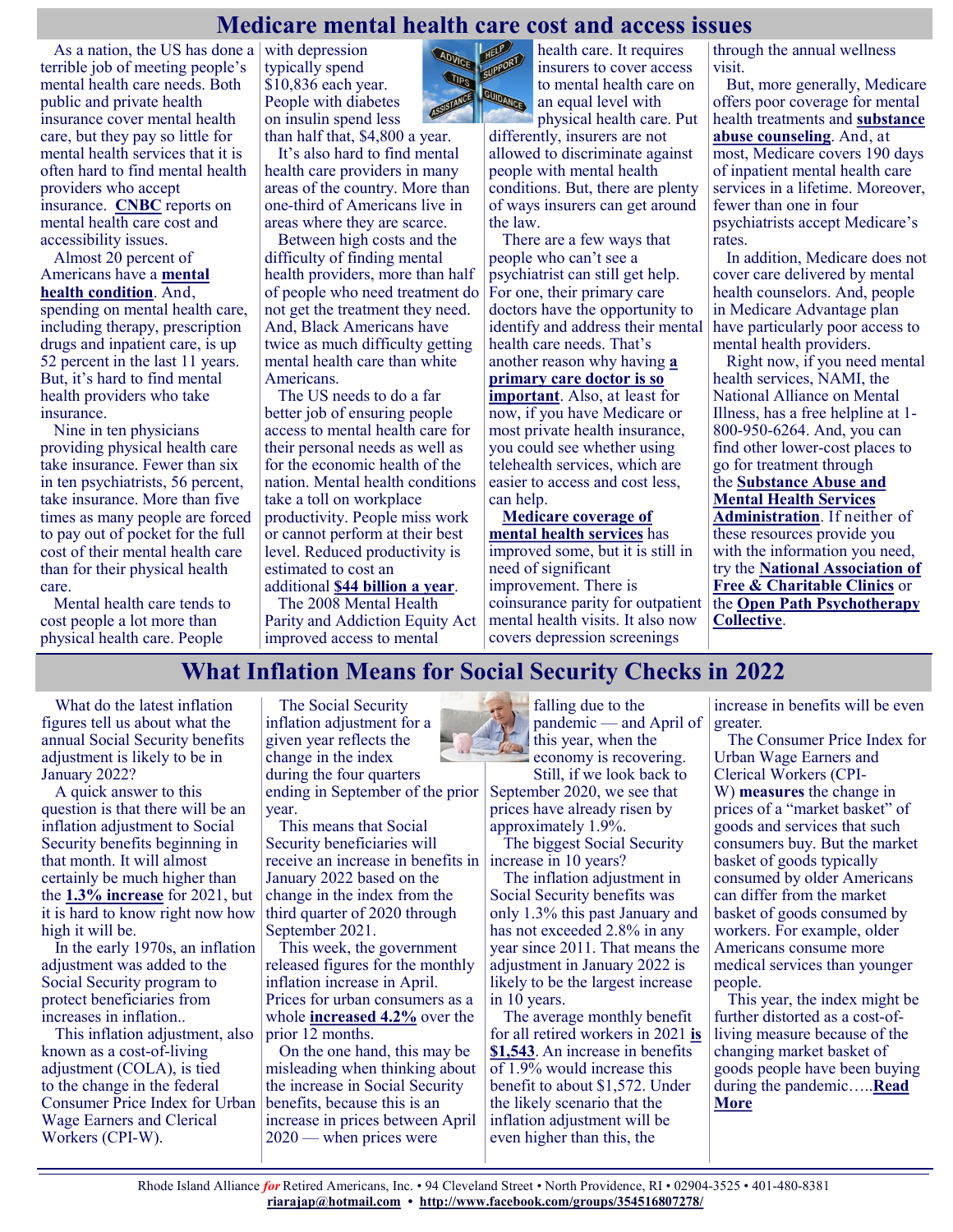### **Social Security Buying Power**

An abrupt jump in inflation in February and March wiped out a temporary improvement in the buying power of Social Security benefits, according to a new study released today by The Senior Citizens League (TSCL). The study, which compares the growth in the Social Security cost of living adjustments (COLA)s with increases in the costs of goods and services typically used by retirees found that, while consumer prices flatlined in 2020 through January 2021, retires will not be benefiting now.

The annual COLA increased Social Security benefits in January of 2021 by just 1.3 percent. While the lack of inflation in 2020 did improve the buying power of Social Security benefits by 2 percentage points through the month of January  $2021$  — from a loss in buying power of 30 percent to a loss of 28 percent — that improvement was completely wiped out by soaring inflation in February and March of this year," says Mary Johnson, a Social Security policy analyst for The Senior Citizens League (TSCL).

The new study found that consumer price data through March 2021 indicate that Social Security benefits have (once

again) lost 30 percent of their buying power and "that loss of buying power could grow deeper in 2021, should the current inflationary trends continue," Johnson says.

The Senior Citizens League, which has been conducting the study for 12 years, typically looks at data from the 12 - month month. That benefit grew to period of January of the previous year to January of the current year. "But we are in an aggressive inflation pattern that I haven't seen previously," Johnson says. "We felt compelled to include this data in our study findings for 2021, in order to learn how this abrupt rise of inflation affects the buying power of Social Security benefits today," she adds.

This study, looks at 39 expenditures that are typical for people age 65 and up, comparing the growth in the prices of these goods and services to the growth in the annual COLAs. Based on consumer price index data through April 2021, it appears that the next COLA will be considerably higher in 2022. The Senior Citizens League (TSCL) is forecasting that the 2022 **COLA could be 4.7%,** making it the highest since 2009. But with such a high level of inflation volatility, this estimate could change several

times before the COLA is announced in October 2021.

Since 2000, COLAs have increased Social Security benefits a total of 55 percent, yet typical senior expenses through March 2021 grew 101.7%. The average Social Security benefit in 2000 was \$816 per \$1,262.40 by 2021 due to COLA increases. However, because retiree costs are rising at a far more rapid pace than the COLA, this study found that a Social Security benefit of \$1,645.60 per month in 2020 would be required just to maintain the same level of buying power as \$816 had in 2000.

The study looks at the costs of goods and services that are typically purchased by most Social Security recipients. This includes

face. Of the 39 items analyzed, 27 exceeded the COLA while 14 were lower than the COLA. "This study illustrates why legislation is needed to provide a more fair and adequate COLA," Johnson says. "To put it in perspective, for every \$100 worth of groceries a retiree could afford in 2000, they can only buy \$70 worth today," Johnson adds.

To help protect the buying power of benefits, TSCL supports legislation that would provide a modest boost in benefits and base COLAs on the Consumer Price Index for the Elderly (CPI-E) or guarantee a COLA no lower than 3 percent. To learn more, visit **www.SeniorsLeague.org.**

**Top Ten Fastest Growing Senior Costs Since 2000** 

| expenditures<br>such as the | <u>tah ten tesiasi Atawind seniat Aggis since caan</u>                       |                                                                |                                                     |                                          |
|-----------------------------|------------------------------------------------------------------------------|----------------------------------------------------------------|-----------------------------------------------------|------------------------------------------|
|                             | <b>Thems</b>                                                                 | Ceat in 2000<br><b>Avenues</b> cost \$ or<br>numeric CPI data? | Cost in<br><b>March 2021</b><br><b>Average coat</b> | Pascent<br>Increase<br><b>Stace 2000</b> |
| Medicare Part<br>B premium, | 1. Prescription drug<br>out-of-pocket (generic,<br>brand, specialty) par yr. | \$1,102.00                                                     | \$4,096.93                                          | 272%                                     |
| which is not<br>measured by | 2. Medicare Part B<br>monthly premiums                                       | \$45.50                                                        | \$148.50                                            | 220%                                     |
| the index<br>currently used | 3. Hornsowner's<br>insurance (per yr.)                                       | \$500.00                                                       | \$1,454.00                                          | 179%                                     |
|                             | Veterinarian services                                                        | 109.300*                                                       | 285.180*                                            | 161%                                     |
| to calculate                | 5. Home heating oil<br>(per gal.)                                            | \$1.15                                                         | \$2.95                                              | 150%                                     |
| the COLA,                   | Total modical out-of-<br>pocket costs                                        | \$6,140.00                                                     | \$14,846.00                                         | 142%                                     |
| yet is one of               | 7. Putatoes (10 lbs.)                                                        | 82.98                                                          | \$6.98                                              | 134%                                     |
| the fastest                 | 8. Propane gas (per gal.)<br>Ground chuck (per lb.)                          | \$1.01<br>\$1.90                                               | \$2.30<br>\$4.31                                    | 127%<br>127%                             |
| growing costs               | 9. Gasoline (per gal.)                                                       | \$1.31                                                         | \$2.00                                              | 118%                                     |
| that retirees               | 10.Rost estate taxes<br>(per ye.)                                            | \$690.00                                                       | \$1,494.00                                          | 117%                                     |

#### **Why Retirees Are Losing Ground on Social Security**

Retirees generally rely on Social Security to help them pay for necessities. That's because retirement benefits are an important source of income that's guaranteed for life.

They're also supposed to be protected against inflation by periodic Cost of Living Adjustments (COLAs). Sadly, however, while retirees aren't supposed to lose buying power because of these COLAs, the reality is very different.

In fact, new data from the Senior Citizens League shows there's a vast gap between the amount by which retirees' expenses increase and their periodic raises. And the sad truth is, this gap is likely only going to grow unless big (and unlikely) changes are made.

#### **Social Security retirement benefits are rapidly losing value**

The buying power of Social Security benefits has been **[declining for decades](https://www.fool.com/retirement/2020/07/15/social-security-benefits-have-lost-30-of-their-val.aspx?utm_source=msnrss&utm_medium=feed&utm_campaign=article&referring_guid=275959c2-5759-4c24-ba13-fc276847f5a3)**, but retirees took an especially big hit last year.

In fact, according to a recent survey conducted by the Senior Citizens League, 63% of retirees indicated their Social Security benefits went up by less than \$15 per month in 2020 due to last year's low COLA and the increase in Medicare Part B premiums (which are generally paid out of Social Security checks).

During that same time period, 65% of retirees indicated their monthly household expenses



increased by \$80 or<br>more -- including 40 more -- including 40% of retirees who said their spending went up to \$120 or more per month.

You don't need to do a lot of complicated math to figure out that if expenses rise by \$80 or more, but seniors get just \$15 more in their monthly checks, this is going to pose problems.

#### **Why are retirees losing ground?**

The reason that COLAs aren't keeping pace with the cost increases that seniors are experiencing is because of the method used to calculate these periodic raises.

Social Security's annual raise is determined by changes to the Consumer Price Index for

Urban Wage Earners and Clerical Workers (CPI-W). The spending habits of this group don't mirror the actual spending retirees do. And the areas where seniors devote most of their income -- housing and healthcare -- have seen prices rise much faster than inflation.

Although there have been some efforts to change the formula to a different price index designed to more closely mirror spending among the elderly, this is politically difficult. And it would only serve to make Social Security benefits costlier at a time when there are already concerns about its long-term financial viability….**[Read More](https://www.msn.com/en-us/money/retirement/why-retirees-are-losing-ground-on-social-security/ar-BB1gGUvH?ocid=SK2DDHP)**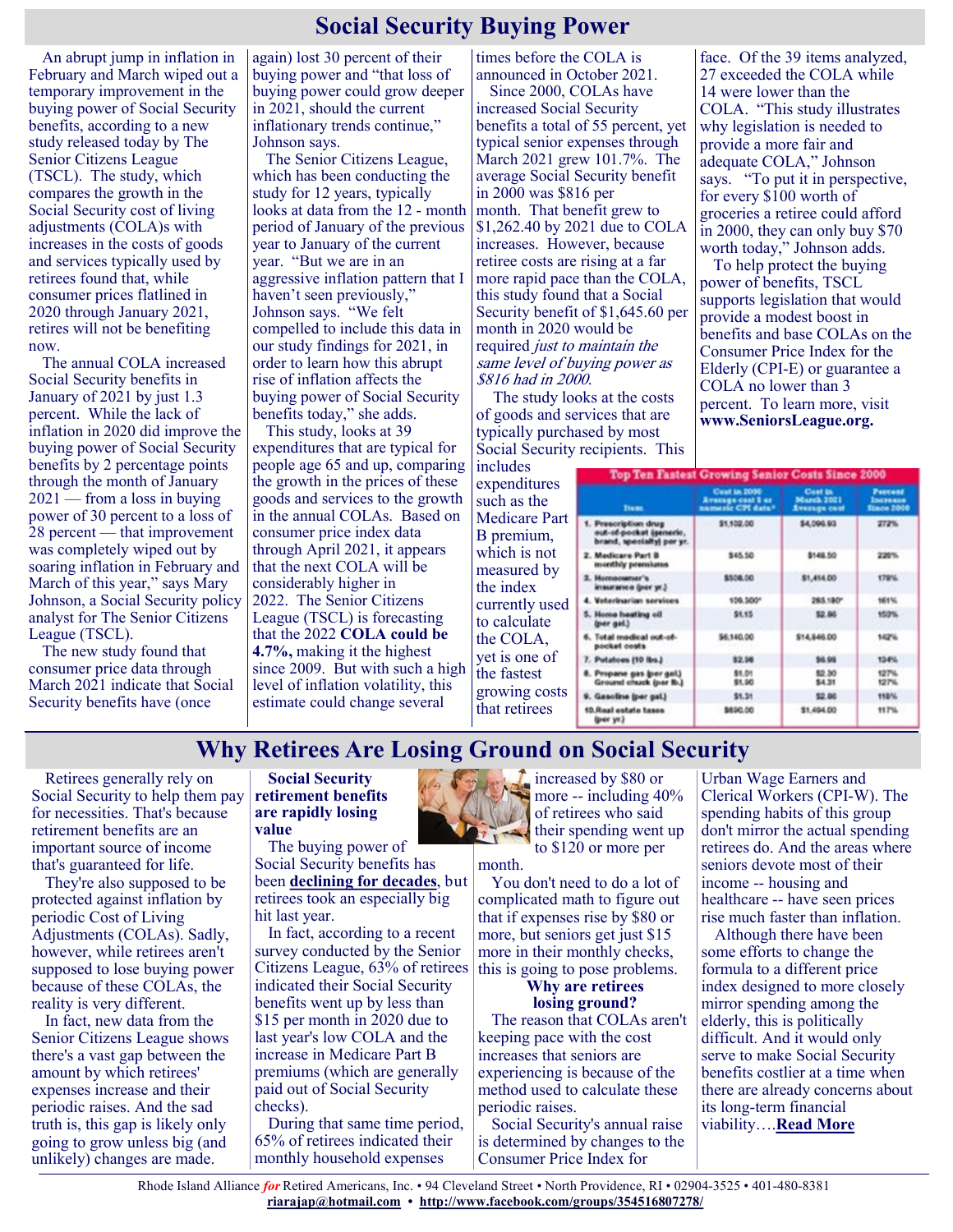#### **Largest US nurses' union rips CDC's new mask guidelines**

Union says move 'threatens the lives of patients, nurses and other front-line workers'

The country's largest nurses' union is blasting the Centers for Disease Control and Prevention over its **[latest recommended](https://nypost.com/2021/05/13/cdc-to-tell-vaccinated-americans-they-can-ditch-masks-indoors/)  [easing of mask restrictions](https://nypost.com/2021/05/13/cdc-to-tell-vaccinated-americans-they-can-ditch-masks-indoors/)** –

claiming the move "threatens the lives of patients, nurses and other front-line workers."

"Now is not the time to relax protective measures, and we are outraged that the CDC has done just that while we are still in the midst of the deadliest pandemic in a century," said registered nurse Bonnie Castillo, president of National Nurses United, which **[says it represents](https://www.nationalnursesunited.org/about)** more than 170,000 members.

The stinging remarks came just days after the CDC



**[19](https://www.foxnews.com/category/health/infectious-disease/coronavirus)** can safely stop wearing masks and socially distancing in most instances.

"Anyone who is fully vaccinated can participate in indoor and outdoor activities – large or small – without wearing a mask or physically distancing," CDC chief Dr. **[Rochelle Walensky](https://www.foxnews.com/category/person/rochelle-walensky)** said at a press briefing Thursday.

"You certainly could wear a mask if you wanted to, but we are saying in those settings based on the science that it is safe," she said.

announced it was recommending the notion, refusing to accept the complying with the guidance, New York Gov. Andrew [Cuomo](https://www.foxnews.com/category/person/andrew-cuomo) and Big Apple Mayor Bill [de](https://www.foxnews.com/category/person/bill-de-blasio)  [Blasio](https://www.foxnews.com/category/person/bill-de-blasio) [immediately balked](https://nypost.com/2021/05/13/gov-cuomo-says-ny-isnt-ready-to-follow-federal-advice-on-going-maskless/) at

National updated guidance, at **Nurses** least for now – **United [adding to the](https://nypost.com/2021/05/14/cuomo-de-blasios-refusal-to-adopt-new-cdc-mask-guidance-sparks-confusion/)  [confusion](https://nypost.com/2021/05/14/cuomo-de-blasios-refusal-to-adopt-new-cdc-mask-guidance-sparks-confusion/)** for people already

struggling to figure out what they should be doing to stay safe.

But Walensky doubled down Sunday on her agency's stance, telling ABC-TV's "This Week," "We now have science that has really just evolved – even in the last two weeks – that demonstrates that these vaccines are safe."

"They are effective. They are working in the population just as they did in the clinical trials," she said.

Asked separately on "Fox News Sunday" who would be the "vaccination police" to make sure people are properly

Walensky said everyone should use "the honor system."

Meanwhile, the nurses' union also took issue with the fact that the CDC said it won't continue tracking people who are fully vaccinated and might get COVID-19 again – unless the patients end up in the hospital or morgue. The agency said this would focus its resources better.

"This means that the CDC is no longer tracking data necessary to understand whether vaccines prevent asymptomatic/ mild infections, how long vaccine protection may last, and to understand how variants impact vaccine protection," the union said in its statement.

The CDC did not immediately respond to a request for comment from The Post on Sunday.

# **New Factsheet | CMS Nursing Home Visitation Guidance**

According to the Centers for Disease Control and Prevention (CDC), as of May 3, 2021 the number of confirmed nursing home resident cases has fallen to **[0.99 cases per 1,000](https://www.cdc.gov/nhsn/covid19/ltc-report-overview.html)  [residents](https://www.cdc.gov/nhsn/covid19/ltc-report-overview.html)**. This is compared to the 30.89 cases per 1,000 residents reported at the end of December 2020.

Given this positive trend, the

Centers for Medicare & Medicaid Services (CMS) has **[revised](https://www.cms.gov/files/document/qso-20-39-nh-revised.pdf)  [its expanded guidance for](https://www.cms.gov/files/document/qso-20-39-nh-revised.pdf)  [visitation](https://www.cms.gov/files/document/qso-20-39-nh-revised.pdf)** in nursing homes that was originally issued on March

10, 2021, which confirmed that all nursing home residents should be allowed to have indoor visitation.

Part of the Center for Medicare Advocacy's

(Center) **[mission](https://medicareadvocacy.org/about/)** is to ensure that the rights of older adults and people with disabilities are protected and known. We have created **[this](https://medicareadvocacy.org/wp-content/uploads/2021/05/SNF-Visitation-Fact-Sheet-5-2021.pdf)  [Factsheet](https://medicareadvocacy.org/wp-content/uploads/2021/05/SNF-Visitation-Fact-Sheet-5-2021.pdf)** to outline CMS's latest guidance, along with caveats regarding where and

when indoor visitation could be curtailed by a nursing home. In the event that a nursing home refuses to open its doors to visitors, the information in **[this](https://medicareadvocacy.org/wp-content/uploads/2021/05/SNF-Visitation-Fact-Sheet-5-2021.pdf)  [Factsheet](https://medicareadvocacy.org/wp-content/uploads/2021/05/SNF-Visitation-Fact-Sheet-5-2021.pdf)** could be used to help navigate resident visitation rights.

# **Drug Price Legislation Facing a Surprise Problem**

Politico.com reported that major legislation meant to lower prescription drug prices has run into unexpected trouble in the House of Representatives.

It was always expected that few if any Republicans in the House of Representatives would support legislation to lower drug prices. But it turns out that a group of moderate Democrats has now said they do not support the sweeping legislation that Democratic leaders in the House have proposed.

According to *Politico*, "At least 10 caucus moderates are signaling opposition to Democrats' drug pricing negotiation bill — more than enough to potentially force House Speaker Nancy Pelosi into dropping the reforms from [President Biden's] infrastructure H.R. 3 almost entirely along

legislation Democrats hope to pass along party lines. Pelosi can only spare two Democratic defections on partisan legislation because of the party's slim House majority."

The report also states that "House leaders have said they're committed to moving forward on H.R. 3, citing polls showing strong bipartisan support for empowering Medicare to negotiate drug prices. House Democratic leaders still see the infrastructure package as their best chance of passing major drug reforms, despite concerns raised by the moderate members, a senior aide said.

"House Democrats in the previous Congress, when they enjoyed a larger majority, passed



went nowhere in the Senate, which was then controlled by

Republicans, and former President Donald Trump

opposed the bill. But many Democrats campaigned on the bill last cycle, showcasing it as an example of what the party could achieve if it won full control of Washington."

Because the Democratic majority in the House is so slim, lawmakers are approaching legislation with an eye on the elections next year. Democrats, especially those facing tough reelection fights in swing districts, will face enormous pressure from the powerful drug lobby to oppose the bill… Instead of the sweeping

legislation supported by the

party lines. The legislation House Democratic leadership they have indicated supported for more modest measures that already have some Republican support. Those include things like capping Medicare enrollees' out-of-pocket drug costs.

Again, according to the Politico report, "Several of the moderate Democrats expressing reservations about the drug pricing bill are the targets of a \$4 million-plus campaign by the conservative American Action Network opposing the legislation. The group plans to air ads in the districts of more than 40 Democrats, slamming H.R. 3 as "Nancy Pelosi's socialist prescription drug takeover plan" and warning it would 'cancel new cures for the patients who need them and send American innovation overseas.'"...**[Read](https://seniorsleague.org/update-for-may-15-2021/)  [More](https://seniorsleague.org/update-for-may-15-2021/)**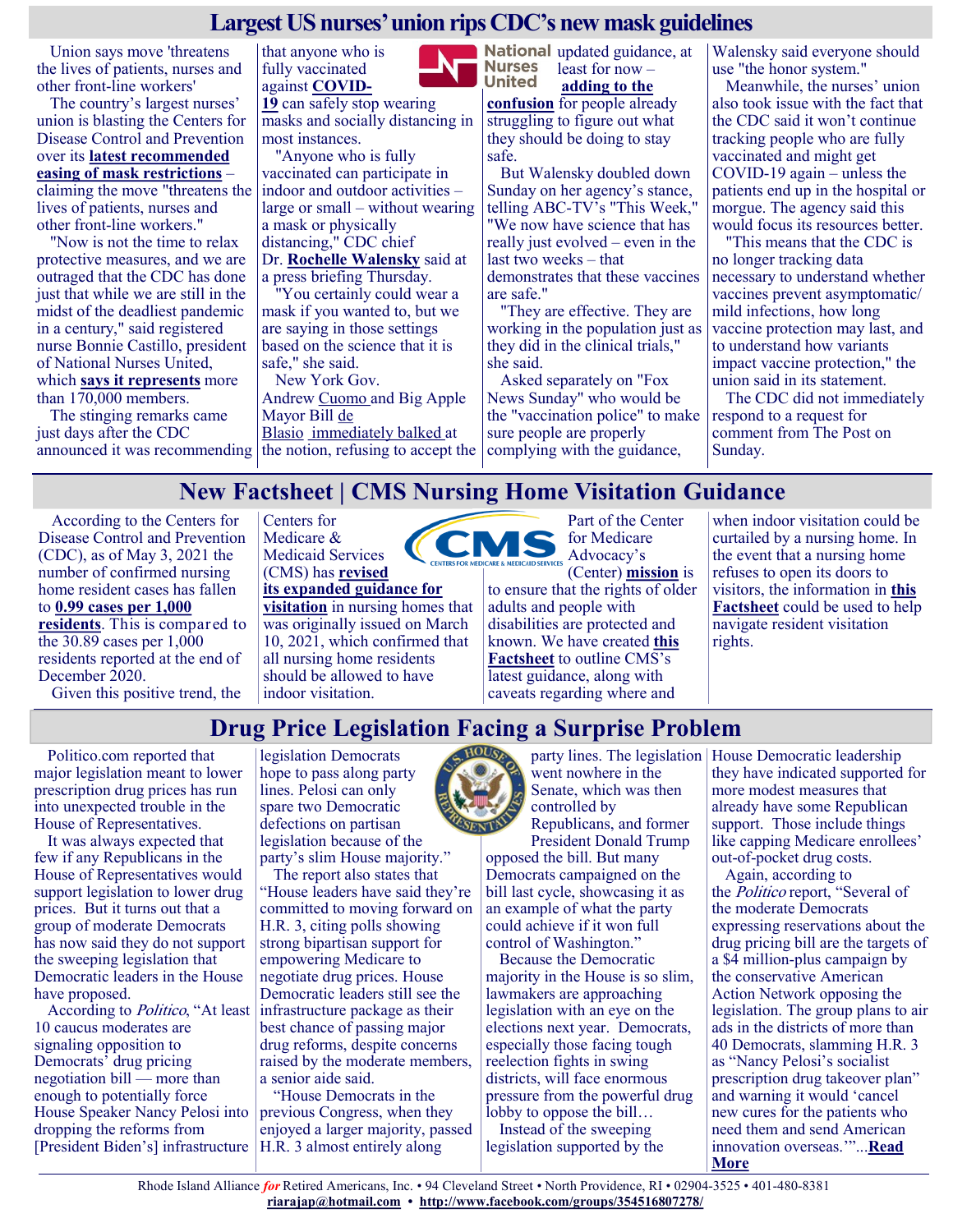# **RIARA HealthLink Wellness News** *Redige Controly*



# **Magnets in Cellphones, Smartwatches Might Affect Pacemakers, FDA Warns**

The U.S. Food and Drug Administration is warning that strong magnets in some cellphones and smartwatches can interfere with pacemakers and other implanted medical devices.

Studies have shown that these high-strength magnets may cause some implants to switch to "magnet mode," stopping normal functioning until the magnet is moved away from the device.

Many implants have a "magnet mode" so they can be safely operated during medical procedures, such as MRI scans. Doctors typically activate these

features by placing a highstrength magnet near the implant. Removing the magnetic field restores

normal operation of the medical device.

The FDA said patients with implanted medical devices should take these precautions:

- Keep cellphones and smartwatches six inches away from implanted medical devices, especially heart defibrillators. Do not carry these devices in a pocket over the medical implant.
- Check your device using a

home monitoring system, if you have one. Talk to your doctor if you are having any symptoms or have

questions about magnets in consumer electronics and implanted medical devices.

When near high-strength magnets, devices with a magnetic safe mode could stop working or change how they work. For example, a heart defibrillator may not detect the rapid heart rate known as tachycardia. Or it may switch a pacemaker to asynchronous mode, blocking its sensing

capabilities.

Implanted devices are designed to aid heart rhythm disorders, such as fast or slow heart rates. If the device stops working, a patient could get dizzy, lose consciousness or even die, the FDA warned in an agency news release.

The FDA conducted its own testing on some products that use the high field strength magnet feature and said that it considers the risk to patients low. The agency said it is not aware of any adverse events associated with this issue at this time.

# **Feel Younger Than Your Age? You Might Live Longer**

Can feeling young at heart, or at least younger than your actual age, help older people live healthier, longer lives?

Yes, according to researchers in Germany.

"Individuals who feel younger than they chronologically are seem to benefit from their younger subjective age in various aspects," explained study lead author Markus Wettstein.

Surveying more than 5,000 middle-aged adults and seniors, his team found that feeling younger seems to create a protective force field against stress. And the "connection seems to work via various pathways," said Wettstein, who was a researcher with the German Centre of Gerontology in Berlin when the study was conducted.

On the one hand, he noted that stress reduction due to a youthful self-perception may translate into tangible physical benefits, including staving off the threat of systemic inflammation.

Having a youthful sense of self may also shape behavior in positive ways that help to keep physical and mental well-being intact.

"Individuals who feel younger [may] engage in healthprotective behaviors," Wettstein said. For example, they may be

more physically active than those who don't feel quite as young.

In addition, perceiving oneself to be younger might also be a motivating force behind self-improvement, giving folks a greater "healthenhancing" confidence in their ability to accomplish things successfully and effectively.

The study participants' average age was 64. All were enrolled in a larger ongoing study on aging and physical and mental health.

Over three years, they were asked to indicate how old they felt, how much stress they experienced, and how well they could perform basic everyday activities, such as walking, dressing and/or bathing.

Overall, those who reported greater stress also indicated a greater decline in their ability to execute those routine tasks. And that association was generally found to be stronger as people aged.

But the link between stress and impairment was notably weaker among those who indicated they felt younger than their true age. In fact, feeling younger was found to be particularly protective the longer -toothed one actually got.

All of this suggests that interventions designed to help older adults feel younger than they are might help seniors stay



**p** healthier and live longer, Wettstein and his colleagues observed. One U.S. researcher not

involved in the study said that prior efforts to explore the question of "subjective age" seem to support the German team's findings.

"I don't find this surprising at all, given the considerable prior research that has shown that feeling younger than your actual age is associated with a wide range of indicators of better health," said Jim Maddux. He's a professor emeritus from George Mason University's Department of Psychology, and a senior scholar with GMU's Center for the Advancement of Well-Being, in Fairfax, Va.

"What this study tells us that's new," Maddux said, "is that there seems to be an indirect path from feeling younger and being healthier, in that feeling younger seems to protect people from the unhealthy effects of stress. And that this effect gets stronger as we get older."

Maddux suggested that feeling young may ultimately give rise to a so-called "virtuous cycle," causing people to take better care of themselves, and thereby refueling a youthful sense of self.

"I just lost the 10 pounds I gained during the pandemic," Maddux volunteered. "And I

certainly feel younger than I did three months ago now that I can see my abs again!"

Still, Wettstein and his team cautioned that prior research suggests the potential health benefits of youthful perceptions may evaporate if the gap between how young one feels and how old one actually is grows too large.

 The debate, said Wettstein, is "whether too-optimistic perspectives on one's own aging might have disadvantages, as those over-optimistic individuals might not anticipate certain potential age-related losses, and are thus unprepared when they set in."

For now, more research is required to determine what degree of "positivity" in views on aging -- and which subjective age -- is most beneficial for health, longevity and well-being, he added.

The findings were published in the May issue of Psychology and Aging.

**More information** There's more on healthy aging at the **[U.S. National Institute](https://www.nia.nih.gov/health/what-do-we-know-about-healthy-aging)  [on Aging.](https://www.nia.nih.gov/health/what-do-we-know-about-healthy-aging)**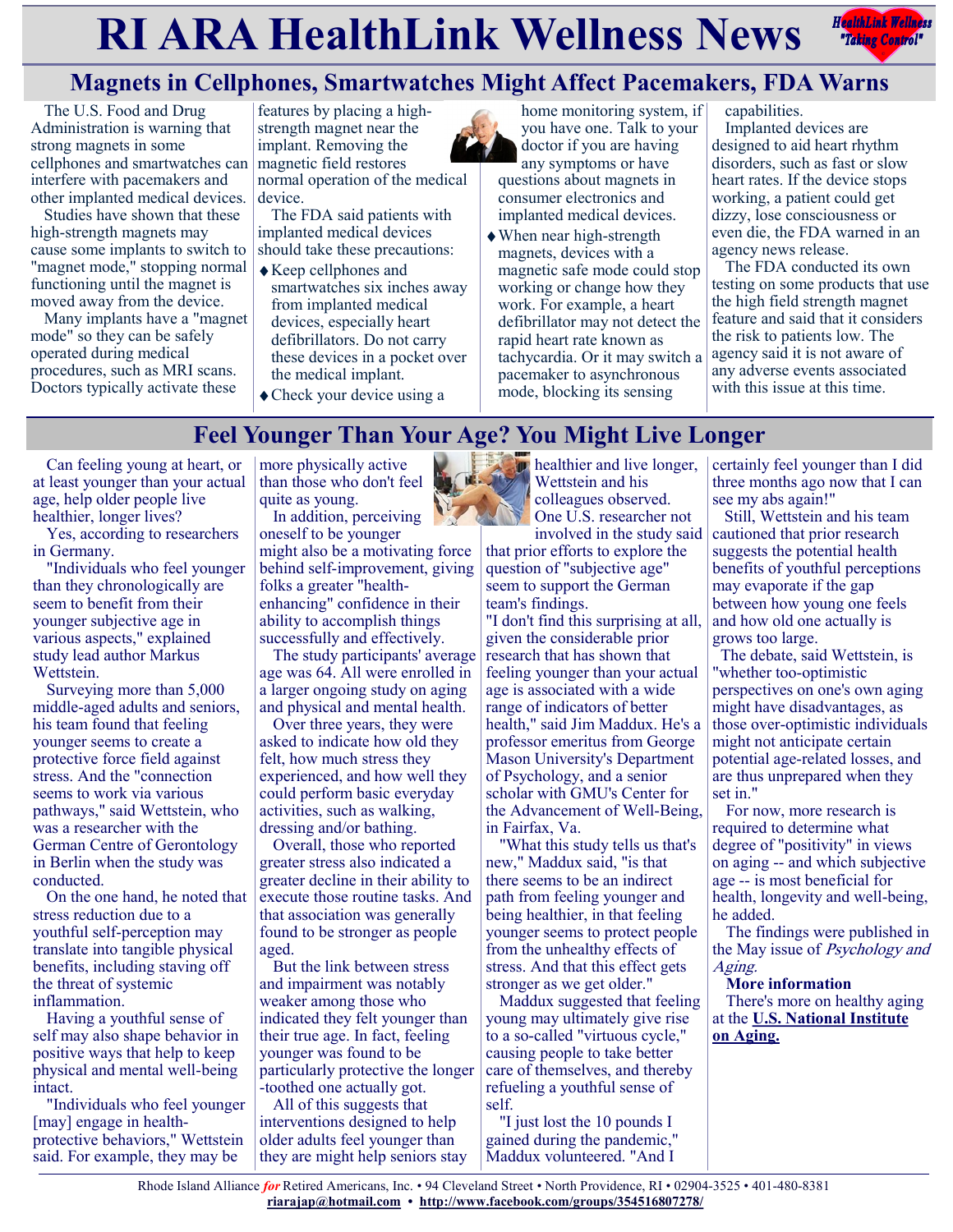# **Depression Even More Common With Heart Failure Than Cancer**

People with heart failure are 20% more likely than those with cancer to develop depression within five years of their diagnosis, a new study finds.

Nearly 1 in 4 patients with heart failure are depressed or anxious, according to the German researchers.

"The treatment of mental illnesses in cancer patients - psycho-oncology -- is longestablished, but similar services for heart patients [psychocardiology] are still in their infancy," said study author Dr. Mark Luedde of the Cardiological Group Practice in Bremerhaven, Germany. "Our study suggests that heart failure patients could benefit from greater support with psychological problems."

The research, published May 14 in the European Journal of Preventive Cardiology, used a German disease database to compare rates of depression and anxiety in the five years following a diagnosis of heart failure or cancer.

The database included nearly 97,000 patients with heart failure and about 67,000 with cancer.

Within five years of diagnosis,



23% of heart failure patients had developed depression or anxiety,

the analysis found. That compared to 25.7% of patients with breast cancer, 22% of those with digestive cancers and 15% of those with prostate cancer.

"The high incidence of depression and anxiety in heart failure patients shows the importance of these problems," Luedde said in a journal news release.

While researchers did not examine the causes of mental health issues, Luedde suspects that the higher rate in breast

cancer patients may owe to a fear of recurrence.

He said the rising incidence of mental health issues over time in both heart and cancer patients studied could owe to limitations on daily activities due to fatigue, impaired mobility and other debilitating symptoms.

"Psychological support services for patients with cancer are relatively common," Luedde said. "However, more help is needed for those with heart failure -- of whom almost onequarter develop depression or anxiety after their diagnosis."

#### **Road to Healthy Middle-Aged Brain May Begin in Childhood**

Could having heart disease risk factors in childhood sow the seeds of thinking declines in middle-age?

It looks like it might, new research claims.

"I think it was not so big of a surprise for us, but maybe for the scientific community who have been focusing mainly on the midlife risk factors and oldage cognition," said study coauthor Suvi Rovio. She is senior researcher of cardiovascular medicine and adjunct professor in the department of clinical medicine at the University of Turku, in Finland.

"It is something really novel to put it down to the childhood, and show the same associations beginning from childhood,"

Rovio said.

For their research, her team used data from the Cardiovascular Risk in Young Finns Study, a national, longitudinal study. The researchers were able to follow participants for 31 years, starting in childhood.

The study included baseline clinical exams of nearly 3,600 girls and boys aged 3 to 18 in 1980. In 2011, more than 2,000 of the participants, then aged 34 to 49, took a computerized cognitive function ("thinking skills") test.

The investigators found that total cholesterol, as well as systolic blood pressure and body mass index, from childhood to midlife were associated with



brain function. Specifically, a high systolic blood pressure (the top number in a

blood pressure reading) and high total and LDL ("bad") cholesterol were associated with worse memory and learning in midlife. Obesity from childhood to adulthood was linked to lower visual information processing speed and to maintaining attention.

All three were linked to poorer memory and associative learning, worse visual processing, decreased attention span, slower reaction time and slower movement. Study first author Dr. Juuso Hakala said, "Our results indicate that monitoring and

prevention of the cardiovascular risk factors beginning from childhood may turn into better brain health in midlife." Hakala is a PhD student at the Research Centre of Applied and Prevention Cardiovascular Medicine at the University of Turku.

"Risk factor reduction can be reached by healthy lifestyle choices, such as dietary habits, for example avoiding unhealthy food items," Hakala said. "But also promoting physical activity for children is one way to a healthy lifestyle, which children can carry on to adulthood and later in life as well."...**[Read](https://www.usnews.com/news/health-news/articles/2021-05-10/road-to-healthy-middle-aged-brain-may-begin-in-childhood)  [More](https://www.usnews.com/news/health-news/articles/2021-05-10/road-to-healthy-middle-aged-brain-may-begin-in-childhood)**

# **Is Rise in Liver Damage Tied to More Drinking During Lockdowns?**

Many people drank more to cope with the stress of the coronavirus pandemic and the restrictions it placed on daily life, and now a new study suggests that all of this drinking is causing a serious spike in alcohol-related diseases.

"Incidence of hospitalizations for alcohol-related gastrointestinal (GI) and liver disease increased quite dramatically since the beginning of the COVID-19 lockdowns and has continued during the reopening stage," said study author Dr. Waihong Chung. He is a research fellow in the

division of gastroenterology at the Warren Alpert Medical School of Brown

University, in Providence, R.I. "Our study only looked at

patients who are sick enough to come to the hospital, but we expect that the problem is way worse in outpatient settings where patients are not sick enough to seek care…yet," Chung added.

The study is scheduled to be presented May 21 at the virtual Digestive Disease Week meeting. Findings presented at meetings should be considered



preliminary until published in a peer**reviewed journal.** For the study, the

researchers looked at people who saw a specialist for alcohol -related GI and liver conditions while hospitalized during the COVID-19 lockdown and reopening phases in Rhode Island from March 23 to May 10, 2020, and June 1 to July 19, 2020, respectively. The investigators compared these to consults that took place during the same periods in 2019. The total number of all GI consults fell by 27% during

lockdown because of widespread shelter-in-place orders, but the proportion of those due to alcohol-related GI and liver diseases jumped by close to 60%, including consultations for alcohol-related hepatitis or inflammation of the liver and cirrhosis (scarring of the liver), the study found.

While the number of GI visits for all conditions returned to pre -pandemic levels as Rhode Island began to reopen, the proportion of those for alcoholrelated issues increased by 80%, the study found….**[Read More](https://consumer.healthday.com/5-14-lockdown-drinking-may-have-caused-more-cases-of-liver-damage-2652901126.html)**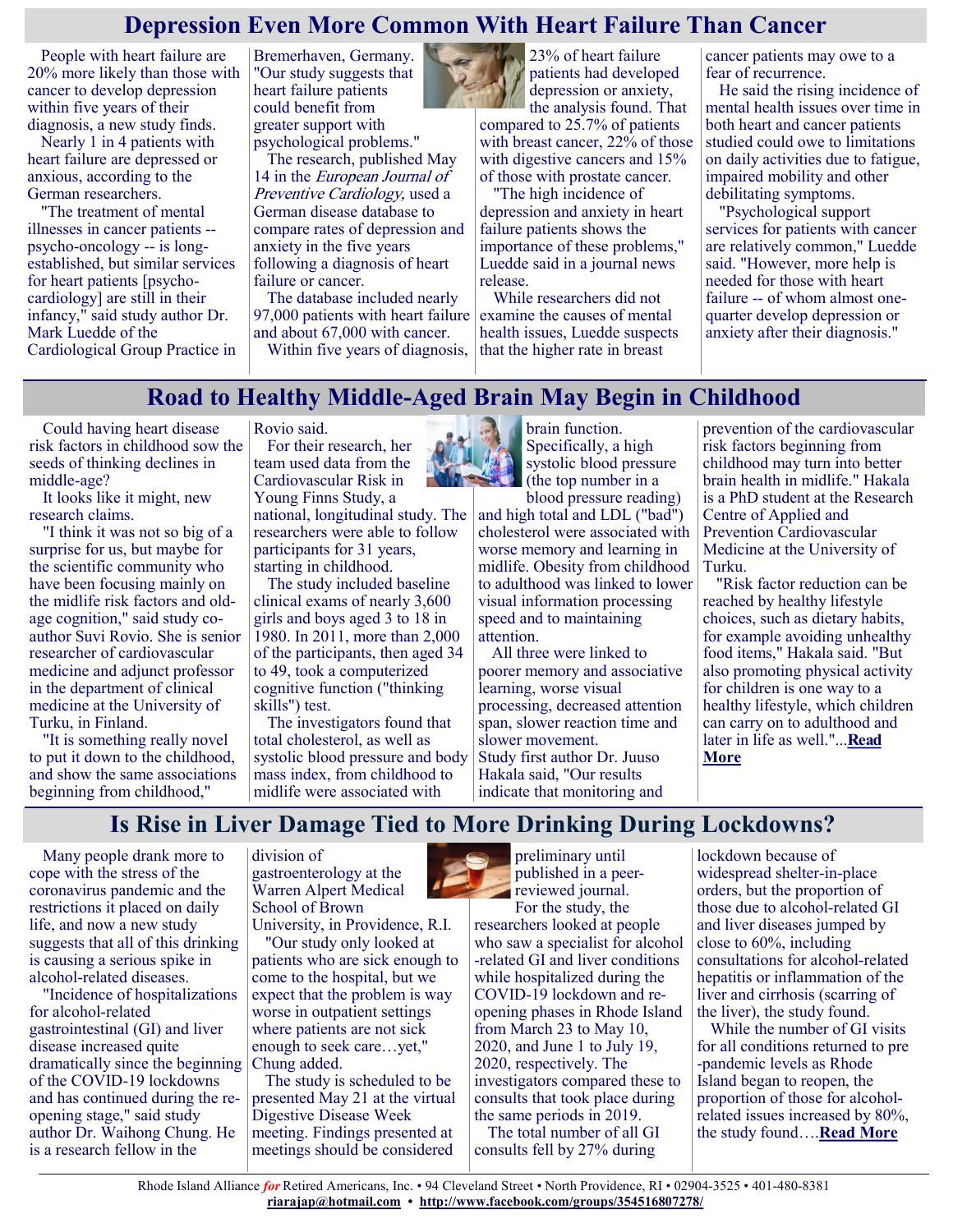### **Surgical Snip Might Prevent Stroke in People With A-fib**

A simple surgery may help lower the risk for strokes by more than a third in patients with atrial fibrillation, a common irregular heartbeat, a new trial finds.

The reduction in stroke risk is achieved by blocking the left atrial appendage, an unused, finger-like tissue that traps blood in the upper chamber of the heart and increases the risk of clots that can cause strokes, the researchers explained.

"This study was performed in patients who were already undergoing heart surgery for other indications, so it was basically the addition of a secondary procedure," said lead researcher Dr. Richard Whitlock, a professor of surgery at McMaster University in Hamilton, Ontario, Canada.

As with most patients with atrial fibrillation, patients in this study were already taking blood thinners to prevent stroke.

This study supports this procedure of removal and closure (occlusion) of the left atrial appendage while doing heart surgery. But patients will still need to take blood thinners after the operation, Whitlock noted.

The combination of the surgery plus continuing to take blood thinners is how the additional protection from stroke is achieved, he added.

Removing the left atrial appendage does not affect how the heart functions, and the procedure is safe with no side effects, Whitlock said.



"This appendage is left over from how the heart forms when you're

developing in the womb," he said. "It is not a vital factor, but happens to be quite harmful when you develop atrial fibrillation."

For the study, researchers tracked nearly 4,800 people in 27 countries who had atrial fibrillation and were taking blood thinners. They were an average age of 71.

When these patients were undergoing cardiac bypass surgery, they were randomly selected to have their left atrial appendage removed or not. Patients were followed for a median of four years.

Dr. Gregg Fonarow, interim chief of the division of cardiology at the University of California, Los Angeles, and director of the Ahmanson-UCLA Cardiomyopathy Center, believes this procedure is a breakthrough in the treatment of atrial fibrillation.

"Atrial fibrillation is associated with a three- to fivefold increased risk of stroke," he said.

For patients having cardiac surgery, removing the left atrial appendage was hypothesized to help lower the risk of stroke, even among patients being treated with blood thinners, Fonarow said.

Previously, however, no largescale clinical trials have tested this hypothesis, and other studies have had mixed results. Also, guidelines have not provided definitive recommendations, he said….**[Read More](https://consumer.healthday.com/5-17-surgical-snip-might-prevent-stroke-in-people-with-a-fib-2652978375.html)**

#### **Melanoma Can Strike Your Nails: Here's How to Check**

When checking your body for signs of skin cancer, don't overlook your nails.

The American Academy of Dermatology (AAD) points out that skin cancer -- including melanoma, the deadliest type - can develop under and around the fingernails and toenails. Though it's rare, it's more common in older people with darker skin.

Risk factors include personal or family history of melanoma or nail trauma.

"When found early, melanoma -- even on the nails -- is highly

treatable," said Dr. Skylar Souyoul, a board-certified dermatologist in Norwell, Mass. "The best way to find skin cancer on your nails early, when it's most treatable, is to know what to look for and regularly check your nails."

Souyoul recommends looking for:

Dark streaks. They may look like a brown or black band. They're often on the thumb or big toe, but can develop on any nail. Nails might also have a band of color, which can be

wide and irregular or dark and narrow.

- Dark skin next to the nail. When the skin around nails is darker, it could be a sign of advanced melanoma.
- Nail lifting from fingers or toes. The nail begins to separate from the nail bed and the white edge at the top will look longer as the nail lifts.
- Splitting. Watch for nails that split down the middle.
- A bump or nodule under your nails.

"Nail melanoma is often diagnosed at a more advanced stage than melanoma on the skin, making it more dangerous for your health," Souyoul said in an AAD news release. "If you notice any changes to your nails, including a new dark band on your nail, make an appointment to see a board-certified dermatologist."

May is Skin Cancer Awareness Month.

#### **Get First Colonoscopy at 45, not 50: U.S. Expert Panel**

A lot of people think of age 50 as the magic number for getting a first colonoscopy, but earlier is better, a prestigious U.S. expert panel now says.

Based on evidence that younger people are being diagnosed with colon cancer and would benefit from screening, the U.S. Preventive Services Task Force (USPSTF) is moving the recommended age for colon cancer screening from 50 to age 45.

The recommendation is for all adults without symptoms, personal health history of colon polyps or family health history of

genetic disorders that increase risk, the task force noted.

"Colorectal cancer screening saves lives and people ages 45 to 75 should be screened ... to lower their risk of dying from this devastating disease," said Dr. John Wong, chief scientific officer of the USPSTF. "There is new science about colorectal cancer in people younger than 50. That science has allowed us to expand our recommendation to people ages 45 to 49."

Though the USPSTF is an independent, volunteer group of health experts in a range of

specialties, its recommendations carry weight. For example, the Affordable Care Act linked USPSTF recommendations with its insurance coverage requirements.

The task force does not have enough evidence to show benefits to moving the screening age even lower, Wong said, but called for additional research.

The American Cancer Society was already recommending screening this younger age group, having altered its recommendations in 2018 to include those age 45 to 49.

The changing USPSTF recommendations will be mean less confusion about which recommendation to follow as well as insurance coverage for screening at an earlier age, said Robert Smith, senior vice president of cancer screening for the American Cancer Society.

"We want doctors and the public to recognize the value of starting screening at age 45, instead of putting it off until age 50 or even later, which frankly many people do," Smith said. "It's not as if everybody immediately begins screening at age 50. They commonly put it off until their middle 50s."...**[Read More](https://consumer.healthday.com/5-18-get-first-colonoscopy-at-45-not-50-u-s-expert-panel-2652978120.html)**